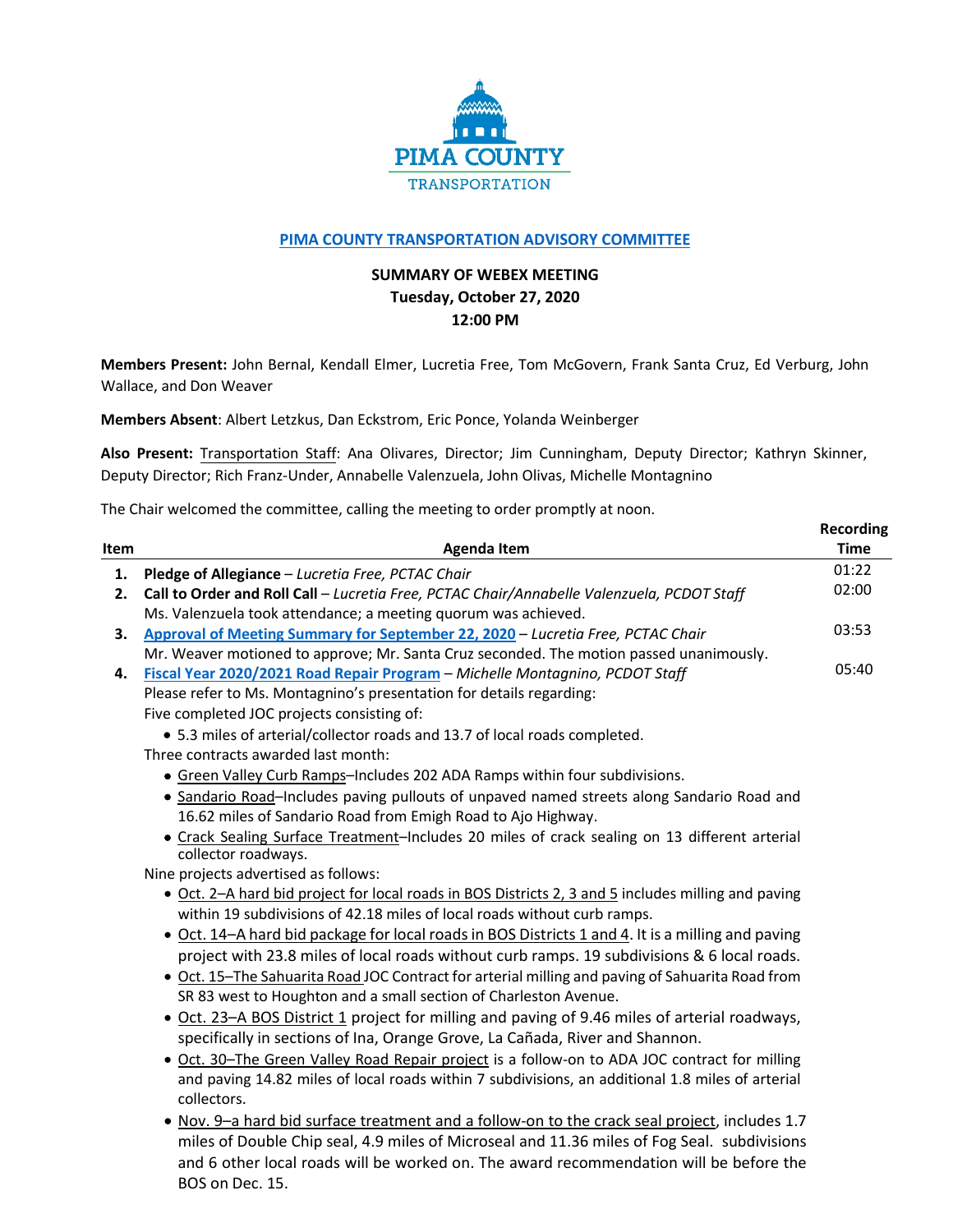| Item | <b>Agenda Item</b>                                                                                                                                                                                                                                                                                                                                                                                                                                                                                                                                                                                                                                                                           | <b>Recording</b><br><b>Time</b> |
|------|----------------------------------------------------------------------------------------------------------------------------------------------------------------------------------------------------------------------------------------------------------------------------------------------------------------------------------------------------------------------------------------------------------------------------------------------------------------------------------------------------------------------------------------------------------------------------------------------------------------------------------------------------------------------------------------------|---------------------------------|
|      | Three JOC ADA projects. Roadways for these projects are getting milled and paved; JOCs are                                                                                                                                                                                                                                                                                                                                                                                                                                                                                                                                                                                                   | 12:30                           |
|      | forthcoming:                                                                                                                                                                                                                                                                                                                                                                                                                                                                                                                                                                                                                                                                                 |                                 |
|      | • Cardinal and Drexel-smallest project includes 119 ADA Ramps in 3 subdivisions of Manzanita<br>area north of Valencia on either side of Cardinal Avenue.                                                                                                                                                                                                                                                                                                                                                                                                                                                                                                                                    |                                 |
|      | • ADA Ramps North of CDO - includes 230 ADA Ramps in 7 subdivisions generally located north<br>of Ina and west of Thornydale.                                                                                                                                                                                                                                                                                                                                                                                                                                                                                                                                                                |                                 |
|      | . ADA Ramps South of CDO - project includes 213 ADA Ramps in 5 subdivisions, located south of<br>Ina and west and north of Thornydale/River.                                                                                                                                                                                                                                                                                                                                                                                                                                                                                                                                                 |                                 |
|      | Ms. Montagnino reported that the updated map reflects FY 21 roadway progress. Once construction<br>begins in the field, roadways will be turned to 'active construction.' When all field construction<br>activity is completed, map will be changed to 'complete' to avoid confusing the general public.                                                                                                                                                                                                                                                                                                                                                                                     | 15:05                           |
|      | Mr. McGovern noted Green Valley Map has an 'X' on Santa Rebecca Road and asked what it meant.<br>Ms. Montagnino informed the 'X' was a cursor captured during the copied screen shot and not<br>intended to be there. She confirmed Rebecca Road will be part of the package.                                                                                                                                                                                                                                                                                                                                                                                                                | 15:52                           |
|      | Mr. McGovern asked if enough contractors are available to do all this work and get good bids? What<br>is PCDOT's assessment of that? Ms. Montagnino informed that the bids have come in competitively<br>with good results and a lot of bidding interest.                                                                                                                                                                                                                                                                                                                                                                                                                                    | 16:44                           |
|      | Mr. McGovern expressed concern over there being many Phoenix companies in the past six months<br>or so and they seem to really be focusing on the Tucson market. He wondered if that is still expected<br>to be seen or if they [Phoenix] have gotten enough work of their own in Phoenix now, that they can<br>get by without Tucson? Ms. Montagnino replied interest continues to be seen from Phoenix.                                                                                                                                                                                                                                                                                    | 16:54                           |
|      | Chair Free asked if the Tucson contractors bidding for work are not the lowest bid and therefore not<br>getting the bid, since the lowest bid wins? Ms. Montagnino responded, yes, that is correct.                                                                                                                                                                                                                                                                                                                                                                                                                                                                                          | 17:48                           |
| 5.   | South Wilmot Road to Sahuarita Road Fiber Reinforcement Asphaltic Concrete -<br>Ana Olivares, PCDOT Director                                                                                                                                                                                                                                                                                                                                                                                                                                                                                                                                                                                 | 18:18                           |
|      | Ms. Olivares first followed-up on Mr. McGovern's question regarding contractors in Tucson. She<br>reported there is much work and PCDOT must make sure work is available for JOC and hard bids.<br>The majority of the contracts in Tucson are JOC work. Though some hard bid is getting interest from<br>other areas, PCDOT does have \$56 million in projects - which is a lot of work - to get completed.<br>PCDOT welcomes anyone willing to do the work within the allotted time to spend the money this<br>fiscal year. 2020 has seemed to be a long year, however, June 30, 2021 is fast approaching. PCDOT<br>is quickly getting it all advertised to make sure commitments are met. |                                 |
|      | Regarding South Wilmot Road project, at the last meeting Joseph Schmidlin discussed fiber in the<br>asphalt. PCDOT used some fiber-reinforced concrete for the South Wilmot Road project which was<br>part of the 2006 RTA program. The RTA project called for PCDOT to pave a 7-mile section. The<br>project was constructed in 2017 and consisted of applying 2.5 inches of asphalt over 12-inches of<br>cement treated subgrade. As PCDOT was designing the project, some fiber contractors inquired<br>about the possibility of using reinforced fibers in the asphalt. This offered an opportunity compare                                                                              | 19:34                           |

the County's regular standard pavement mix against two different fiber-reinforced options. Test

strips were two-mile segments within 7 miles of brand new pavement.